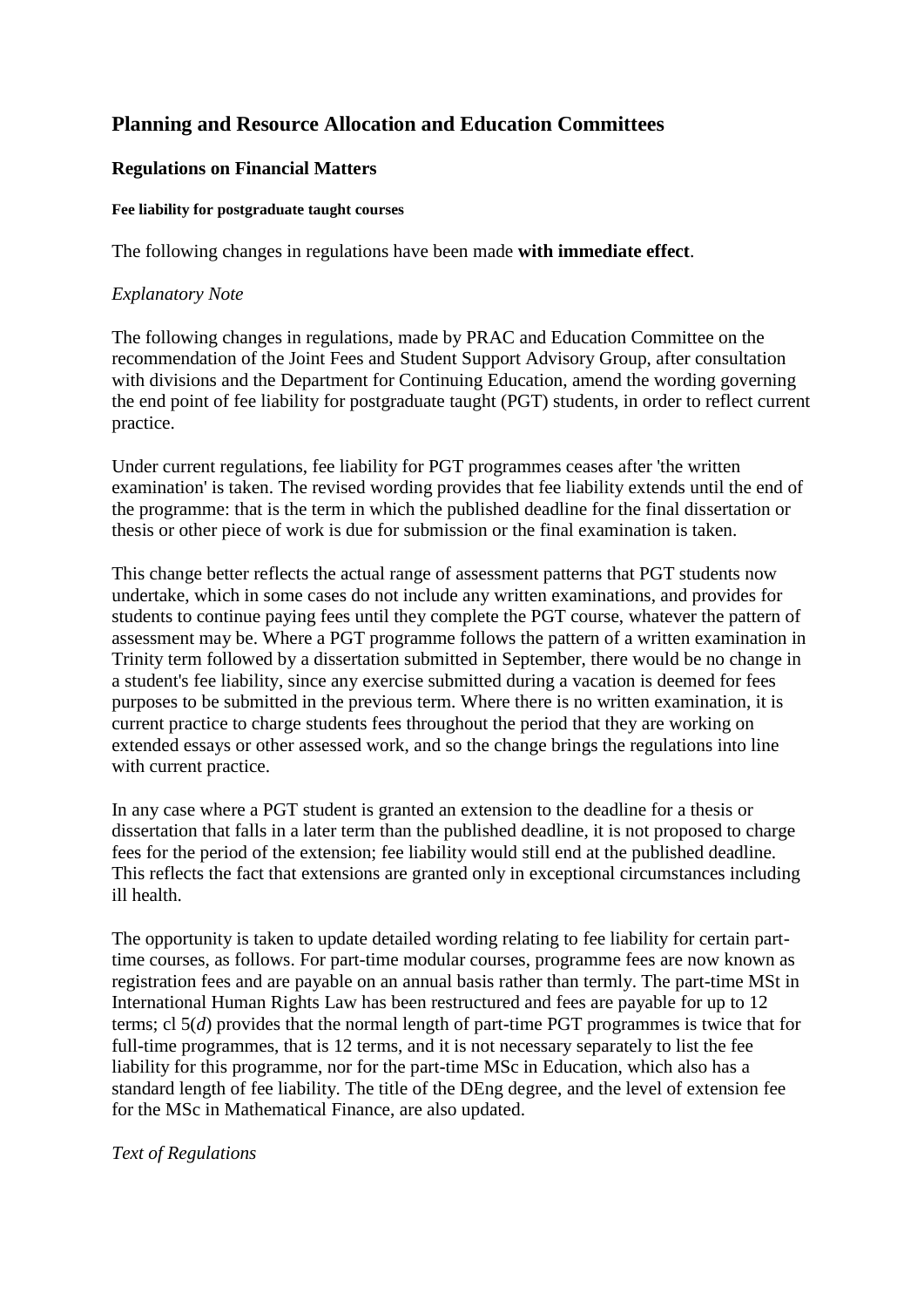**1** In *Examination Regulations*, 2014, delete from p1012, l 33 to p1013, l 36 and substitute (new text underlined, deleted text struck through):

'4.

(*a*) Subject to the provisions of cl 5 below, every member of the University shall pay a University fee at the appropriate annual rate for each term in which he or she is registered as a Probationer Research Student or is working for one of the qualifications listed below, from and including the term in which he or she is first so registered or begins working for such qualification, up to and including the term in which he or she takes the final examination or (in the case of a degree or diploma by thesis only) submits his or her thesis:

## [List of PGT courses]

(*b*) In the case of a degree or diploma that is not by thesis only, the term in which the student takes the final examination is that in which the published submission due date or examination date falls for the final piece of work (which may consist of a dissertation, thesis, essay, other assessed exercise, or written examination). Where the examination comprises a written examination followed by the submission of a dissertation, the relevant term is that in which the written examination is taken, save that the relevant term for a student for the Degree of MTh is that in which his or her dissertation is submitted (subject to the provisions of cl. 5 of this subsection). A thesis or other assessed exercise for which the published due date falls submitted other than during Full Term shall be deemed for the purposes of this clause to have been submitted due for submission during the preceding term.

(*c*) In the case of a degree or diploma by thesis only, a thesis submitted other than during Full Term shall be deemed for the purposes of this clause to have been submitted during the preceding term.

(*cd*) Candidates who continue to work for one of the qualifications listed in this clause after attempting an examination shall pay a University fee for each term in which they receive tuition or supervision; but if they receive no further tuition or supervision, they shall pay no further University fees but shall pay the fee prescribed in §7 below when they re-enter. Candidates whose thesis submitted for the degree of MLitt, MSc, or DPhil, has been referred back shall pay no further University fees, but shall pay the fee prescribed in §7 below when they apply for re-examination; and candidates whose dissertation for the degree of MSc in Education did not satisfy the examiners shall pay the fee prescribed in §7 below before a revised or new dissertation for Part II of the examination is examined. For the purposes of this clause, "term" shall include any period of forty-two days' residence reckoned as a term of residence under the Regulations for Residence in the University provided that not more than three University fees shall be payable in the same academical year.

(*de*) The fee shall be collected in accordance with §3 below.'

**2**. Ibid, delete from p1014, l 50 to p1015, l 36 and substitute (new text underlined, deleted text struck through):